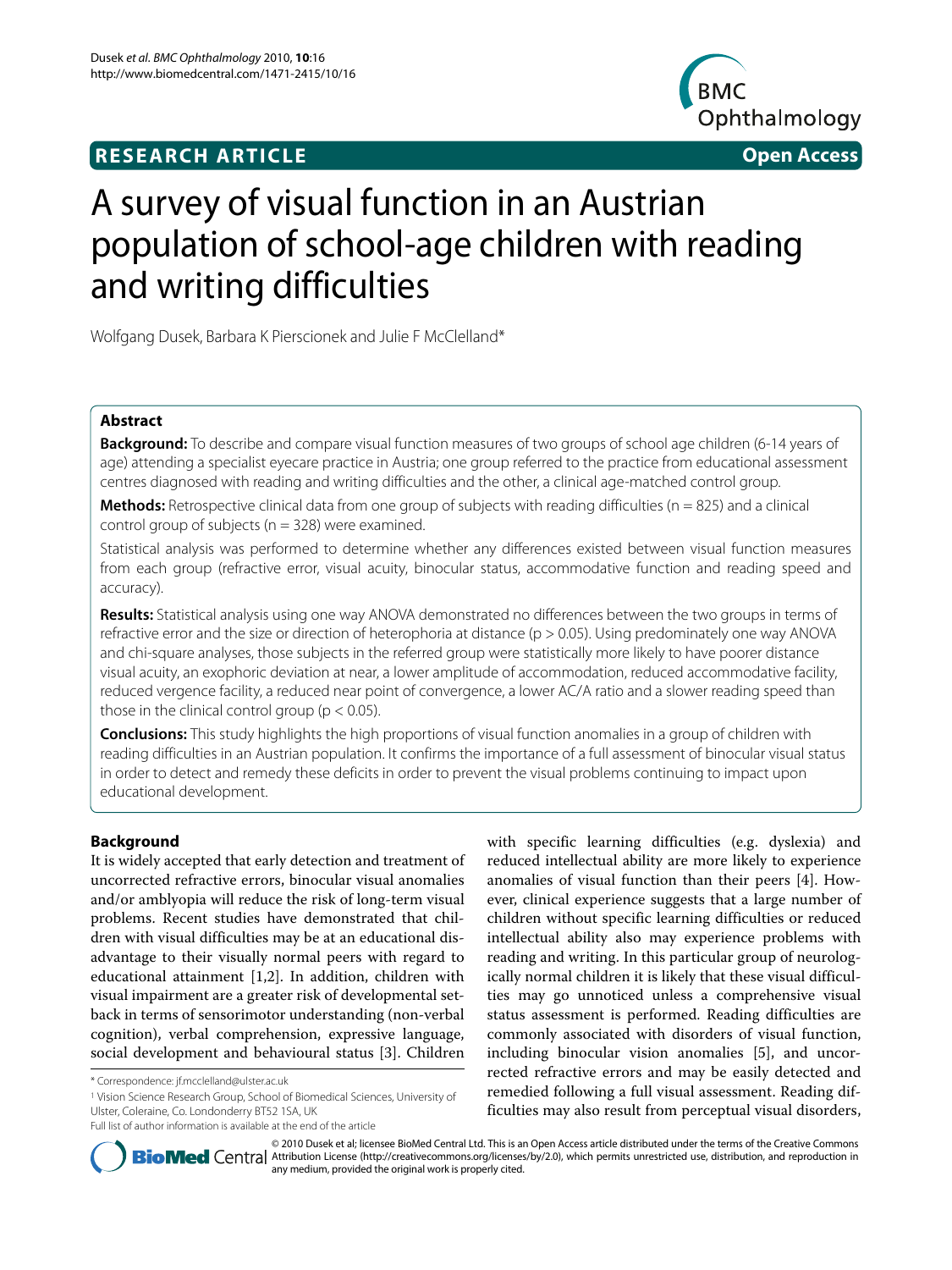which may be described as visual stress, visual discomfort or Meares-Irlen syndrome [[6-](#page-8-5)[8](#page-8-6)].

Whilst there is a large body of data detailing visual, reading and writing difficulties in children with reduced intellectual ability or specific learning difficulties, there is little data in the literature concerning the visual status of neurologically normal children with reading and writing difficulties, especially in a European population. Several studies that have been conducted have examined only one aspect of visual function (e.g. accommodative amplitude) and have not considered the range of measurements required for a functional assessment of vision [[9-](#page-8-7) [12](#page-8-8)].

Children in Vienna with difficulties in reading and writing are routinely referred by their teacher or parent to educational institutions for an academic assessment. Standardised assessments are performed by educational psychologists to help to determine the cause of the child's difficulties. An assessment will be used to establish whether the child has any specific learning difficulties or a reduced level of intelligence (low IQ). In Vienna, these assessments are carried out in one of three educational institutes (Holistic Institut, Förderpädagogisches Zentrum and Gesundheits Zentrum). A proportion of these children are found to have no specific learning difficulties and a normal level of intellectual ability despite their reading and writing difficulties. These particular children are routinely referred to optometric practitioners for a full assessment of visual status.

The present study aims to describe and compare the visual status of two groups of children attending a specialist Optometry practice in Vienna, Austria: one group referred to the practice from educational assessment centres diagnosed with reading and writing difficulties and the other, a clinical age-matched control group. The present study investigates the prevalence of refractive errors and binocular visual anomalies as well as reading ability in the two populations.

Retrospective data from two separate groups of subjects has been examined for the present study. One group of

# subjects with reading and writing difficulties (referred group  $n = 825$ ) were referred for an optometric assessment. These subjects were referred from three educational institutes in Vienna, Austria diagnosed with difficulties in reading and writing that could not be attributed to a learning difficulty. Reading difficulties were the primary concern of the children and their parents and no subjects reported writing difficulties in the absence of reading difficulties. All subjects had been assessed by an educational psychologist and had an IQ (intelligence quotient) over 70.

Data from a clinical control group of subjects (control group  $n = 328$ ) were examined for comparison. Subjects in the clinical control group were young patients who attended the optometric practice for a routine eye examination, were not referred by an educational assessment centre and did not have difficulties with reading. All subjects and parents of the subjects in the clinical control group were asked specifically whether they had any difficulties with reading at home or in school. Subjects in the clinical control group who reported difficulties with reading were referred to an educational institute for an assessment of learning and were excluded from the study  $(n =$ 10).

Table 1 details the age and gender distribution of the two subject groups.

Subjects with ocular pathology (e.g. cataract, glaucoma, strabismus) or learning difficulties were excluded from the study  $(n = 8)$  and referred for ophthalmological investigation.

All children in the present study in both groups were attending mainstream schools. Ethical approval for the study was obtained from the University of Ulster Research Ethics Committee and the study adhered to the tenents of the Declaration of Helsinki. Informed consent was obtained from the parents to allow inclusion of their child's data in the study.

# **Procedure**

The following measurements were obtained from each participant's clinical records. All methods are routine procedures commonly performed in Optometric practice and were carried out by Mr Dusek, an Optometrist with many years of clinical experience in testing children.

## **Table 1: Subject profile.**

**Methods Subjects**

|                   | <b>Control Group</b>  | <b>Referred group</b> |
|-------------------|-----------------------|-----------------------|
| Number (n)        | 328                   | 825                   |
| Mean age (years)  | $9.34 \pm 2.23$       | $9.66 \pm 1.84$       |
| Age range (years) | $6 - 14$              | $6 - 14$              |
| Male/female       | 193 males 135 females | 531 males 294 females |

Number, mean age, age range and gender distribution of subjects in the control group and the referred group.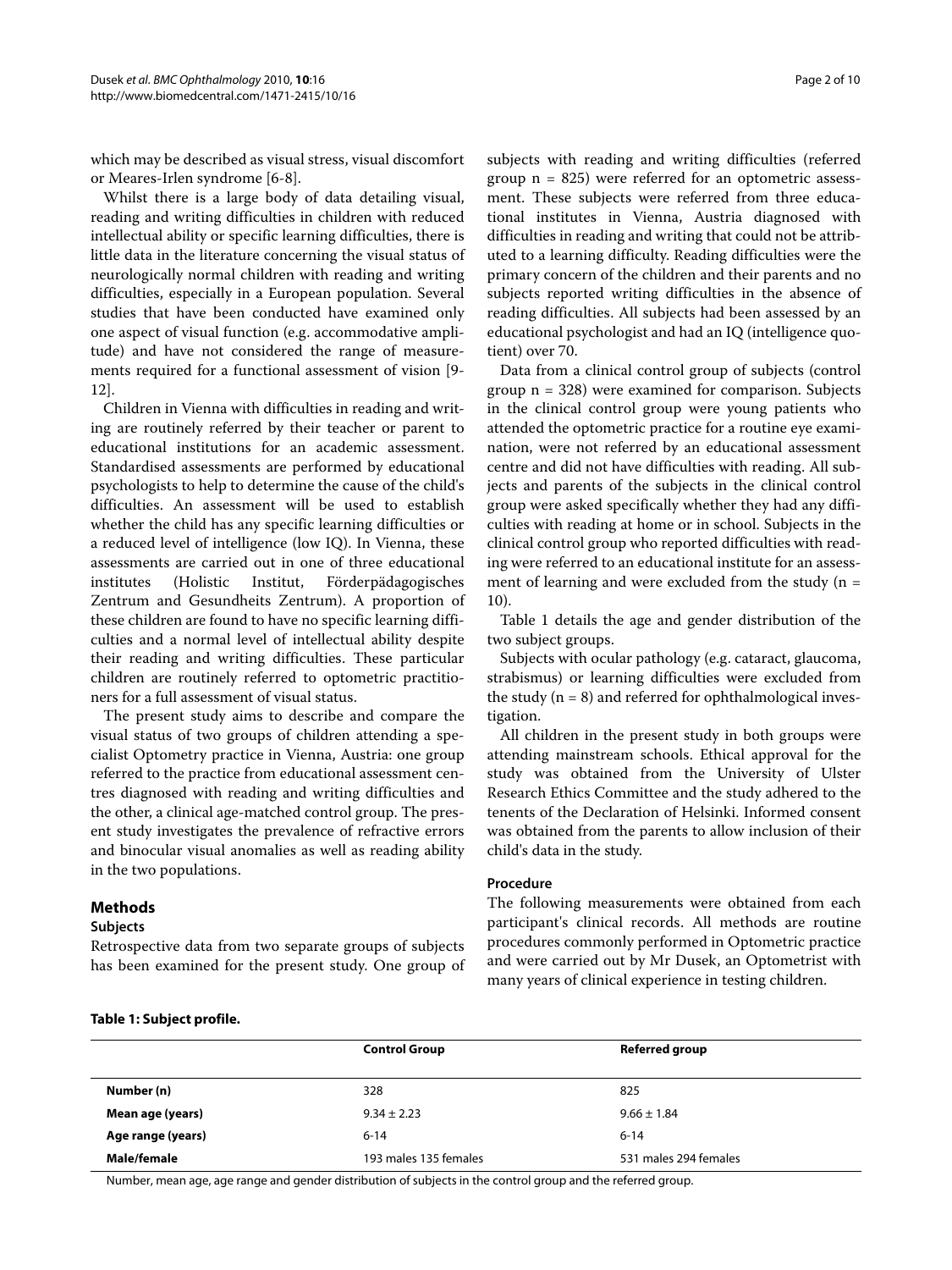# **Questionnaire**

The optometric clinical records of children referred to WD's Optometry practice were retrospectively examined. All subjects were given a questionnaire which contained standard clinical questions (Additional file [1](#page-8-9)) to ascertain whether they were experiencing any specific visual/ocular problems. These questions were directed to the child in the presence of the parent. All questions were asked in a standard order.

# **Visual Acuity**

Distance visual acuity was assessed with a commonly used European optometric test chart, the Polatest at a distance of 5 m. The Zeiss Polatest is back illuminated and uses full contrast letters recorded in Snellen acuity decimal form (ISO 8597) [[13](#page-8-10)-[15\]](#page-8-11). Subjects were asked to name or match letters on the chart. A standard procedure was applied. If a clinically significant refractive error was found ( $\ge$  +1.00D hyperopia,  $\le$  -0.50D myopia,  $\le$  -1.00DC astigmatism or  $\geq 1.00D$  anisometropa), visual acuity was assessed on a separate occasion with the full spectacle prescription in place.

# **Refractive Error**

Refractive error was assessed using standard distant static retinoscopy. [[16\]](#page-8-12)

# **Ocular Posture**

A standard cover-uncover test revealed the presence of heterotropias and heterophorias at distance and near (5 m and 40 cm). The subject was asked to maintain fixation on an acuity appropriate target on the Polatest while each eye was covered and uncovered. The subject was allowed to fixate the target for three seconds before the eye was covered and uncovered. The presence and direction of movement was noted. A prism cover test was employed to assess the magnitude of the deviations present [\[17](#page-8-13)].

# **Ocular motility**

The subject was asked to keep his/her head as still as possible and to follow a pen torch with their eyes. They were asked to report any diplopia or discomfort. Any restrictions were noted.

# **Accommodation**

The amplitude of accommodation was measured monocularly using the push-up test [\[18](#page-8-14)-[20\]](#page-8-15).

Accommodative facility was assessed in cycles per degree both monocularly and binocularly using flipper lenses (+2.00/-2.00). This was repeated for one minute and the number of cycles was noted [\[21](#page-8-16)].

Monocular Estimation Method (MEM) retinoscopy was used to assess the accommodative response to a target at a specific distance. The distance refractive error was fully corrected and a near target attached to the retinoscope at a distance of 40 cm. The subject was encouraged to read the text aloud while the retinoscopy reflex was observed. If a 'with' movement was detected, plus lenses were added in 0.25 steps until neutrality was achieved and if an 'against' movement' was observed, minus lenses were added in 0.25 steps until neutrality was achieved [\[22\]](#page-8-17).

AC/A ratio was assessed by measuring the near phoria at 40 cm using the alternating cover test and prism bar. This was then repeated using -2.00 lenses while the subject maintained fixation on the target at 40 cm. AC/A ratios were classified as follows; low <2:1, normal 2:1 to 5:1 and high >5:1.

# **Convergence**

Near point of convergence (NPC) was assessed using a standard procedure. The subject was asked to fixate on the light of a pen torch while it was moved closer to the subject. The subject was asked to report the point when diplopia was first noticed. The clinician also objectively observed the point at which the subject lost fixation, when one eye deviated. The points at which the subject and the observer noticed a loss of fixation were noted [[20,](#page-8-15)[23,](#page-8-18)[24\]](#page-8-19).

Vergence facility was assessed in cycles per degree using flip prism 3ΔBI/12ΔBO, giving information about the condition and the speed of the convergence system. Subjects were asked to fixate a small target on the Gulden stick at 40 cm and asked to try to keep the target single and clear. Prism (3Δ (base in (BI)) was introduced first and the child asked to report when it became single. When the target was single and clear the  $12\Delta$  (base out) BO was introduced. When the child reported that the target was clear the prism was switched back to the 3ΔBI. This was repeated for one minute and the number of cycles was noted [\[25](#page-8-20)].

# **The accommodative convergence system of the eyes**

The AC/A ratio was assessed by measuring the near phoria at 40 cm using the alternating cover test and prism bar. This was then repeated using -2.00D lenses in front of the eyes while the subject maintained fixation on the target at 40 cm. The AC/A ratio was calculated as the difference between the measured phoria with and without the -2.00D lenses, divided by two [[26\]](#page-8-21).

# **Reading speed**

Reading speed was assessed using a standard Austrian test known as The Salzburg Reading Test [[27\]](#page-8-22). Age appropriate material suitable for that particular subject was selected and the test was conducted in a quiet room. Each child was asked to start reading the section of text suitable for his/her age group. The time taken to complete the task was measured with a stopwatch, the number of incorrect words read noted and a score calculated [\[27](#page-8-22)]. The subjects were asked to read a selection of both simple words (e.g. tree, house, car) and fantasy words (nonsense words such as talire and holotu).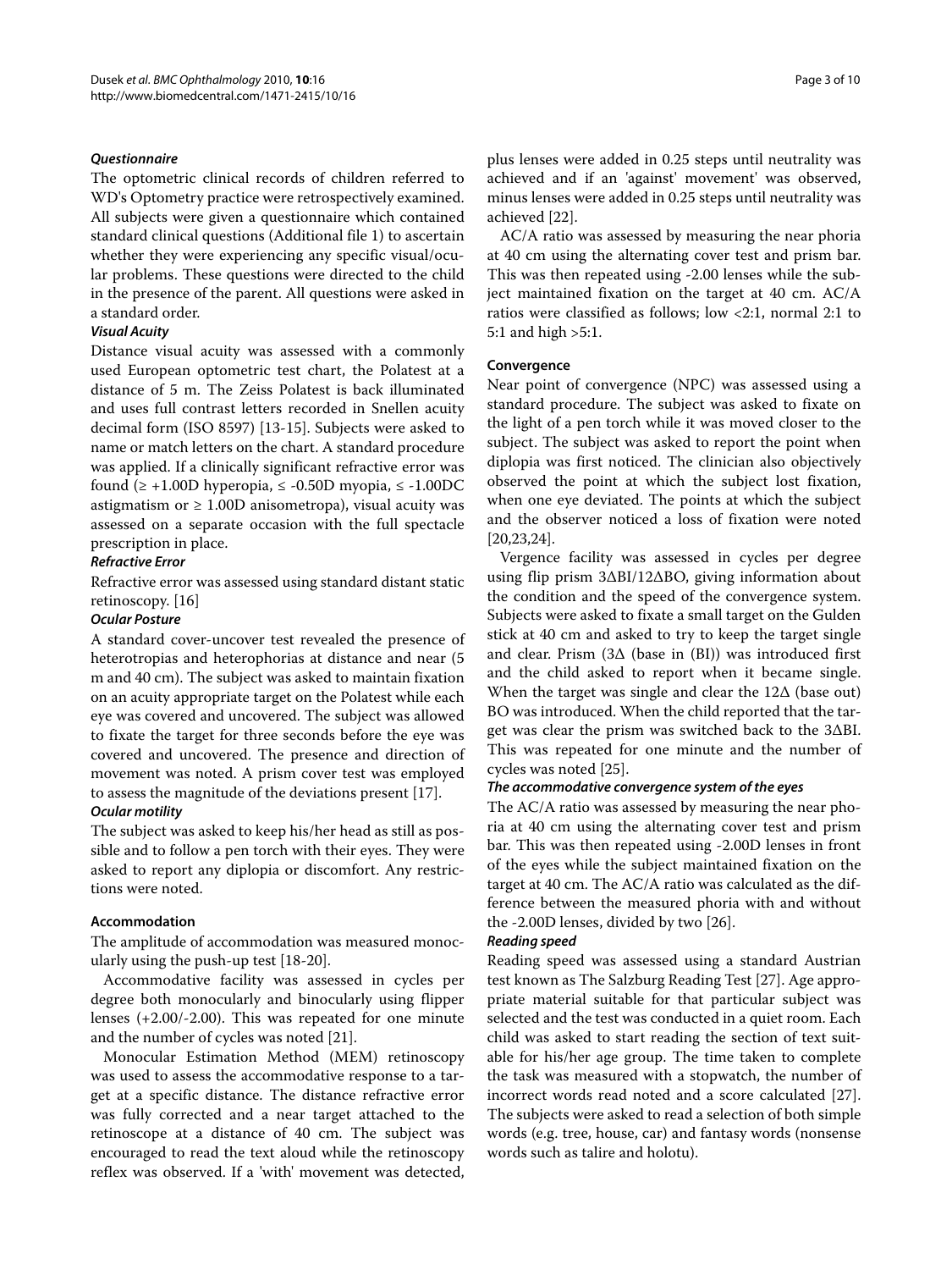# **Results**

Retrospective clinical data from 1153 subjects were examined.

## **Questionnaire**

All subjects in both groups provided an answer for all 14 questions. Statistical analysis (one way ANOVA) demonstrated that subjects in the referred group were more likely to complain of; burning or stinging eyes, tiredness after reading, eye strain when looking at a near target, blurred vision at near, blurred vision at distance and diplopia ( $p < 0.01$ ) (Cohen's d ranged from 0.16 to 0.95). There was no statistically significant difference between the two groups for the other twelve questions ( $p > 0.05$ ).

# **Refractive error**

Statistical analysis (one way ANOVA) demonstrated no significant differences in refractive error (sphere and cylinder) between the right and left eyes in both groups (p > 0.05). Therefore, for all analyses using refractive error, only the right eye was considered. Table 2 details the mean, standard deviation and range of spherical and cylindrical refractive errors in both groups.

Statistical analysis using one way analysis of variance (ANOVA) demonstrated no significant difference between the spherical or cylindrical refractive error between the two groups ( $p = 0.307$ ).

Clinically significant anisometropia was present in 10 subjects in the referred group and 18 subjects in the control group. Results showed no significant difference between the anisometropic error  $(\geq 1.00D)$  between the two groups (ANOVA  $p = 0.121$ ).

# **Visual Acuity (VA)**

Statistical analysis (one way analysis of variance ANOVA) demonstrated a significant difference in distance visual acuity (binocular) between the two groups with those subjects in the control group demonstrating poorer visual acuity than those in the referred group (p < 0.01 Cohen's  $d = 0.42$ ) (Figure [1](#page-4-0)).

# **Ocular Posture**

Figures [2](#page-4-1) and [3](#page-4-2) show the results of the cover test in both groups.

Statistical analysis using one way ANOVA demonstrated no significant difference between the size or direction (esophoric or exophoric) of the phoria at distance between the control group and the referred group  $(p = 0.275$  and  $p = 0.484$  respectively) (Table 3).

Analysis demonstrated no statistically significant difference between the size of esophoric deviations measured using the near cover test between the two groups ( $p =$ 0.48). Results showed a difference between the size of the exophoric deviation between the two groups with subjects in the referred groups tending to have a larger deviation (one way ANOVA  $p < 0.005$  Cohen's  $d = 0.15$ ).

A significant heterophoria (greater than 1/2 prism dioptre vertically and 2 prism dioptres horizontally) was found in 2 of 328 (0.6%) in the control group and 9 of 825 (1.1%) in the referred group. This difference was not statistically significant ( $p = 0.738$ ).

# **Accommodation**

# **Amplitude**

The amplitude of accommodation was assessed successfully with 308 subjects in the control group and 810 subjects in the referred group. Those subjects for whom amplitude of accommodation could not be assessed tended to be those subjects who were less co-operative. The mean amplitude of accommodation was  $13.29D \pm$ 2.05 in the control group and  $12.54D \pm 2.60$  in the referred group. Amplitude of accommodation ranged from 6-20D in the control group and 4-20D in the referred group. Statistical analysis using one way ANOVA demonstrated a significant difference between the two groups ( $p < 0.001$  Cohen's  $d = 0.32$ ) with subjects in the referred group tending to have lower amplitudes of accommodation than those in the control group (Figure [4\)](#page-5-0).

# **Accommodative facility**

Accommodative facility was assessed successfully with 275 subjects in the control group and 783 subjects in the referred group. Statistical analysis (one way ANOVA) demonstrated a significant difference between the groups on the binocular accommodative facility test ( $p < 0.01$ ) Cohen's  $d = 0.68$ ). The mean measurement in the referred group was  $6.51 \pm 3.83$  cycles per minute and in the control group 9.00 ± 3.46 cycles per minute.

#### **Table 2: Refractive error.**

|                           | Sphere (D)           |                       | Cylinder (D)         |                       |
|---------------------------|----------------------|-----------------------|----------------------|-----------------------|
|                           | <b>Control Group</b> | <b>Referred Group</b> | <b>Control Group</b> | <b>Referred Group</b> |
| Mean                      | $+0.38$              | $+0.30$               | $-0.18$              | $-0.13$               |
| <b>Standard deviation</b> | ± 1.56               |                       | ± 0.56               | ± 0.39                |
| Range                     | $-8.00$ to $+8.00$   | $-5.75$ to $+9.50$    | $-3.00$ to $0.00$    | $-3.50$ to $0.00$     |

Mean, standard deviation and range of spherical and cylindrical refractive errors in the control group and the referred group.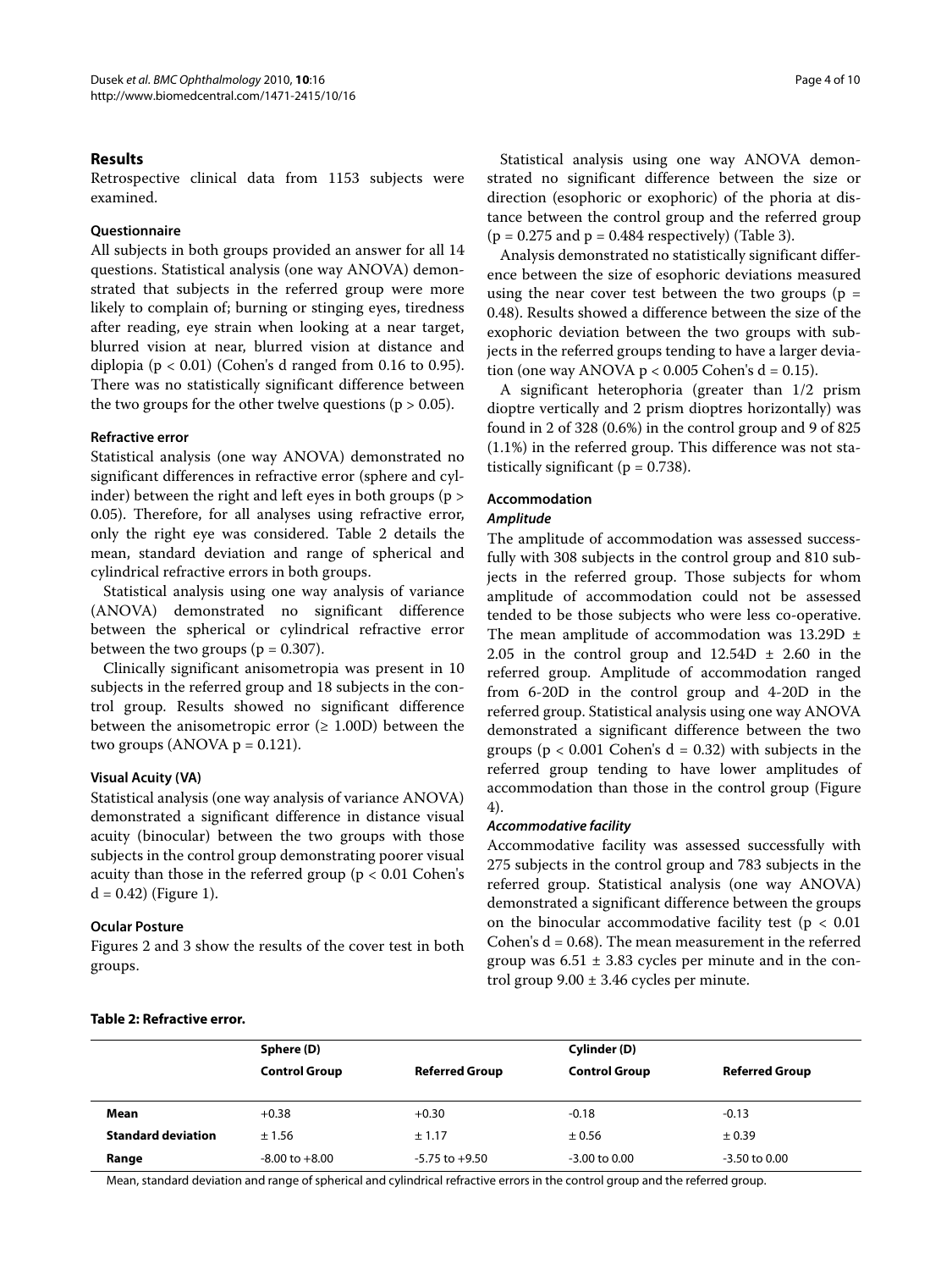<span id="page-4-0"></span>

inside the box. The upper and lower edges of the box represent the upper and lower quartiles of the data. The whiskers represent the highest and lowest values that are not outliers or extreme values.

Statistical analysis of results (one way ANOVA) obtained from the monocular accommodative facility test demonstrated a significant difference between the groups  $(p < 0.001$  Cohen's  $d = 0.28$ ). The mean measurement in the referred group was  $12.00 \pm 3.28$  cycles per minute and 12.76 ± 1.93 cycles per minute in the control group.

Statistical analysis demonstrated that subjects in the referred group (4.4%) were more likely to have accommodative insufficiency than those in the control group (0.6%) (Chi-Square  $p = 0.001$  Cramer's  $V = 0.13$ ). Accommodative excess was only found in 2 out of 825 in the referred group (0.2%).

<span id="page-4-1"></span>



<span id="page-4-2"></span>

**Figure 3 Near ocular posture status for both groups**. Distance ocular posture status for both groups. Histogram detailing the percentage of subjects in both the control group and the referred group with orthophoria (Ortho), exophoria (XOP), esophoria (SOP) and hyperphoria (HYP) at near (40 cm).

# **Vergence facility**

Vergence facility was assessed with 274 subjects in the control group and 776 subjects in the referred group. One way ANOVA demonstrated a statistically significant difference between results obtained from the two groups (p < 0.001 Cohen's d = 0.81), (mean 7.43 ± 4.53 cycles per minute in the referred and mean  $10.68 \pm 3.42$  cycles per minute in the control group).

# **AC/A ratio**

AC/A ratio was assessed for 328 subjects in the control group and 825 subjects in the referred group. A normal AC/A ratio was demonstrated by 277 subjects in the control group (84.5%) and 496 subjects in the referred group (60.1%). A low AC/A ratio was demonstrated in 24 subjects in the control group (7.3%) and 183 subjects in the referred group (22.2%). A high AC/A ratio was demonstrated by 27 subjects in the control group (8.2%) and 146 subjects in the referred group (17.7%) (Figure [5](#page-5-1)).

# **Subjects with normal AC/A ratio**

Considering only those subjects with normal AC/A ratios a statistically significant difference is found between the binocular and monocular accommodative facility tests in the two groups ( $p < 0.001$  Cohen's  $d = 0.64$  and  $p < 0.001$ Cohen's  $d = 0.23$  respectively). Subjects in the referred group (binocular mean  $7.15 \pm 3.89$  cycles per minute, monocular mean  $12.16 \pm 3.18$  cycles per minute) were more likely to have a lower accommodative facility measurement than those in the control group (binocular mean 9.49 ± 3.30 cycles per minute, monocular mean  $12.76 \pm 1.98$  cycles per minute) (Figure [6\)](#page-6-0).

The vergence facility test show similar results. Vergence facility measurements are statistically significantly lower in the referred group (mean 8.38+4.55 cycles per minute)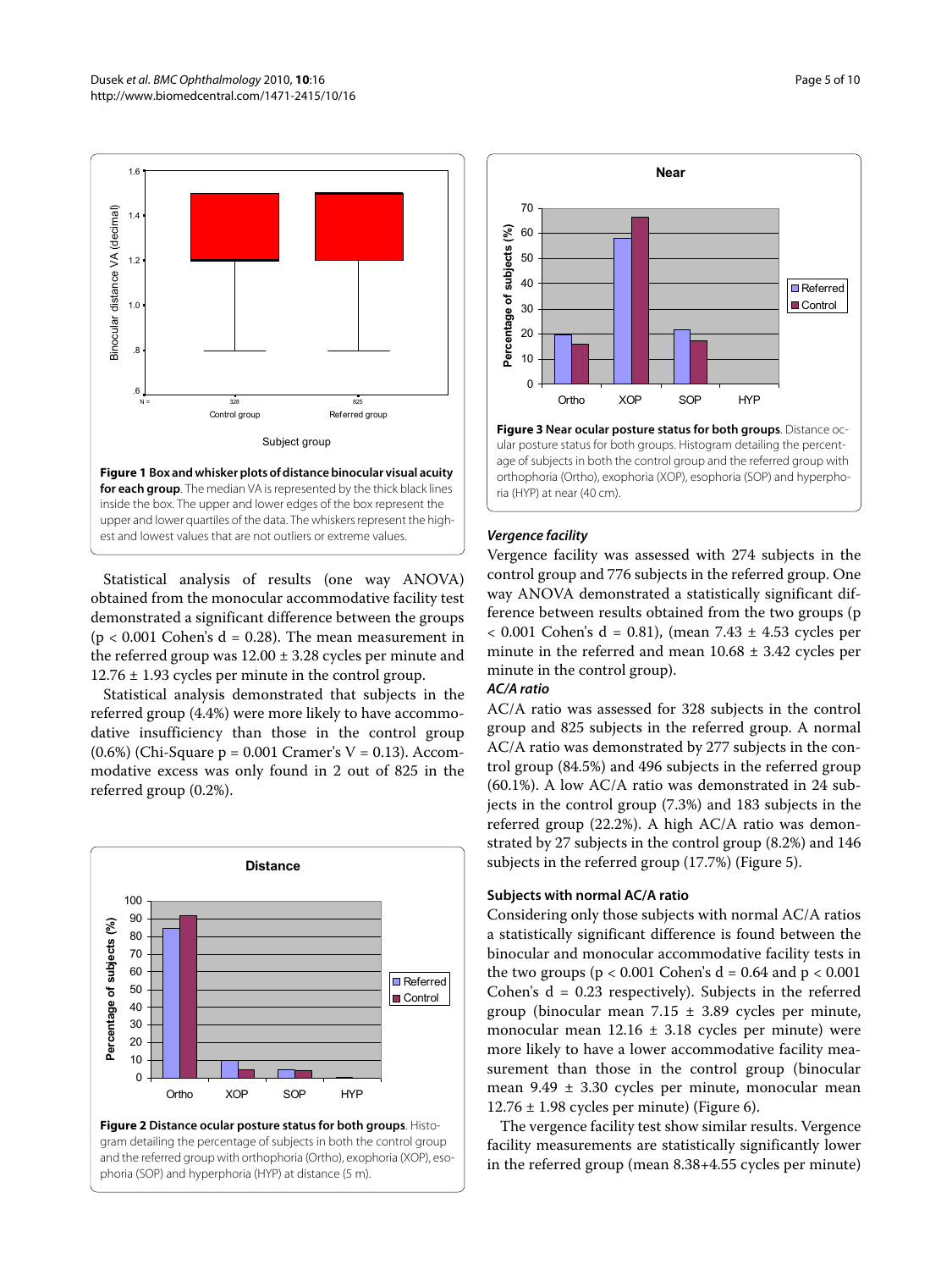|                              | <b>Exophoria</b> |                 |         |                 | Esophoria       |          |         |          |  |
|------------------------------|------------------|-----------------|---------|-----------------|-----------------|----------|---------|----------|--|
|                              | <b>Distance</b>  |                 | Near    |                 | <b>Distance</b> |          | Near    |          |  |
|                              | Control          | <b>Referred</b> | Control | <b>Referred</b> | Control         | Referred | Control | Referred |  |
| Number (n)                   | 15               | 81              | 217     | 481             | 13              | 40       | 57      | 179      |  |
| <b>Mean prism</b>            | 0.87             | 1.25            | 3.53    | 5.41            | 0.69            | 1.69     | 4.33    | 4.95     |  |
| <b>Standard</b><br>deviation | 2.1              | 2.85            | 3.27    | 4.68            | 1.7             | 3.76     | 3.63    | 4.49     |  |
| Percentage<br>of subjects    | 4.6              | 9.8             | 66.5    | 58.3            | 4               | 4.8      | 17.4    | 21.7     |  |

# **Table 3: Ocular posture status.**

Number and percentage of subjects exhibiting exophoria and esophoria at distance (5 m) and near (40 cm) for the control group and the referred group. Table 3 also describes the mean size and standard deviation of the heterophoria in each group.

than the control group (mean  $11.15 \pm 3.07$  cycles per minute) ( $p < 0.001$  Cohen's  $d = 0.71$ ).

A dysfunction of the accommodative vergence system was found in 49 of 328 (14.9%) in the control group and in 280 of 825 (33.9%) in the referred group (Figure [6\)](#page-6-0). Statistical analysis demonstrated a significant difference between these two group (Chi-Square p < 0.001 Cramer's  $V = 0.19$ .

# **Convergence**

Near point of convergence (NPC) was assessed successfully with 324 subjects in the control group and 801 subjects in the referred group. The mean NPC was  $3.41 \pm$ 4.62 cm in the control group and  $4.74 \pm 5.59$  cm in the referred group. Statistical analysis demonstrated a signifi-

<span id="page-5-0"></span>

**Figure 4 Box and whisker plot of amplitude of accommodation for both groups**. The median amplitude of accommodation is represented by the thick black lines inside the box. The upper and lower edges of the box represent the upper and lower quartiles of the data. The whiskers represent the highest and lowest values that are not outliers or extreme values. The open circles represent the outlying data points. An asterisk marks extreme cases.

cant difference between the two groups ( $p < 0.001$ )  $(Cohen's d = 0.26)$ .

Convergence excess was diagnosed in 27 out of 328 (8.2%) in the control group and 140 out of 825 (17%) in the referred group. Statistical analysis demonstrated a significant difference between these two groups (Chi-Square  $p < 0.001$  Cramer's  $V = 0.11$ ).

Convergence Insufficiency was found in 17 of 328 (5.2%) in the control group and in 150 of 825 (18.2%) in the referred group. Statistical analysis demonstrated a significant difference between these two groups (Chi-Square  $p < 0.001$  Cramer's  $V = 0.17$ ).

# **Reading Speed**

Reading speed was assessed successfully with 764 subjects in total (285 in the control group and 479 in the referred group).

The reading speed total is the sum of the time taken to read both the simple words and the fantasy words (48 words in total). The reading error total is the number of

<span id="page-5-1"></span>

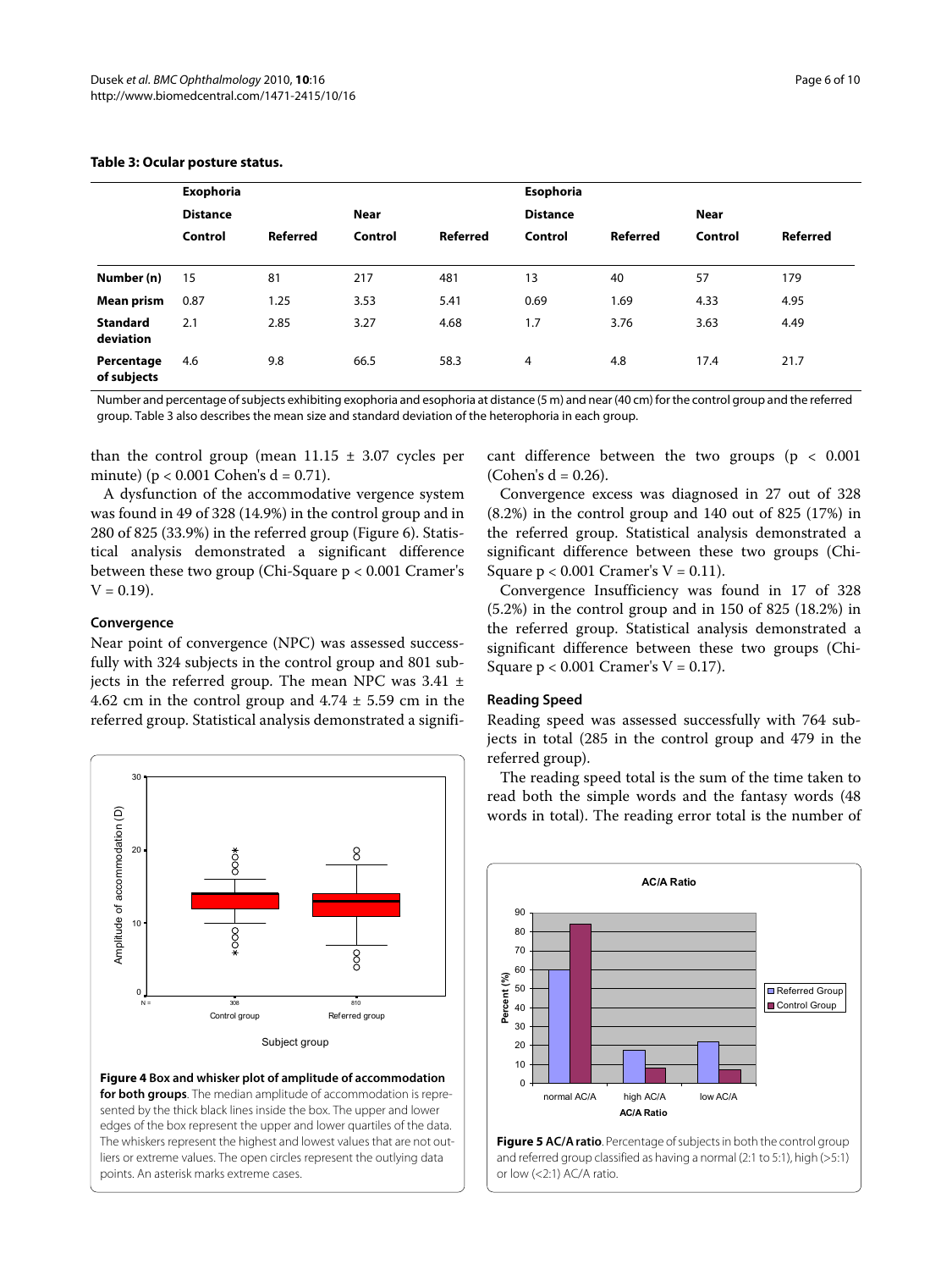<span id="page-6-0"></span>

and vergence facility test results (in cycles per minute) obtained from subjects with a normal AC/A ratio in both the control group and the referred group. The first column represents the binocular accommodative facility test results (acc fac bino), the second column represents the monocular accommodative facility test results (acc fac mono) and the third column represents the vergence facility test results (verg fac).

errors made in the simple words and fantasy words. Statistical analysis using an one way ANOVA demonstrated a statistically significant difference between the results obtained from each group with those subjects in the referred group showing an increased reading time (referred group mean time 108.64 ± 61.7 seconds, control group mean 75.98  $\pm$  32.78) (p < 0.001 Cohen's d = 0.66) and a larger number of errors (referred group mean error score 4.28 ± 3.77, control group mean error score 2.29 ± 2.1[8\)](#page-6-2) ( $p < 0.001$  Cohen's  $d = 0.65$ ) (Figures [7](#page-6-1) and 8).

# **Ranking**

The Salzburg Reading Test also compares the subject's individual score with age-matched control data and states the percentage of children of the same age that read more slowly than the particular subject being tested. This is known as the ranking total.

Figure [9](#page-7-0) shows that children in the control group had a higher ranking total score on the Salzburg reading test than the referred group.

No significant visual function anomalies are apparent in 186 of 328 (56.7%) in the control group and 127 of 825 (15.4%) in the referred group.

# **Visual function**

In both groups, subjects with lower amplitudes of accommodation are more likely to have a slower reading time (regression analysis  $r = 0.094$  and  $p < 0.01$ ), reduced accommodative response (regression analysis  $r = 0.31$ and  $p < 0.01$ ) and reduced accommodative binocular facility (regression analysis  $r = 0.21$ ) and  $p < 0.01$ ). There are no statistically significant associations between all other measures of visual function ( $p > 0.05$ ).

<span id="page-6-1"></span>

**Figure 7 Box and whisker plot of reading time with Salzburg Reading Test for both groups**. The median total reading time is represented by the thick black lines inside the box. The upper and lower edges of the box represent the upper and lower quartiles of the data. The whiskers represent the highest and lowest values that are not outliers or extreme values. The open circles represent the outlying data points. An asterisk marks extreme cases.

### **Discussion**

Due to the nature of the study it was not possible to mask the researcher (WD) to the subject category (control or referred group). However, in order to minimise the potential for bias, all testing procedures and conditions were standardised for each subject.

<span id="page-6-2"></span>

**Figure 8 Box and whisker plot of reading error scores with the Salzburg Reading Test**. The median reading error score is represented by the thick black lines inside the box. The upper and lower edges of the box represent the upper and lower quartiles of the data. The whiskers represent the highest and lowest values that are not outliers or extreme values. The open circles represent the outlying data points. An asterisk marks extreme cases.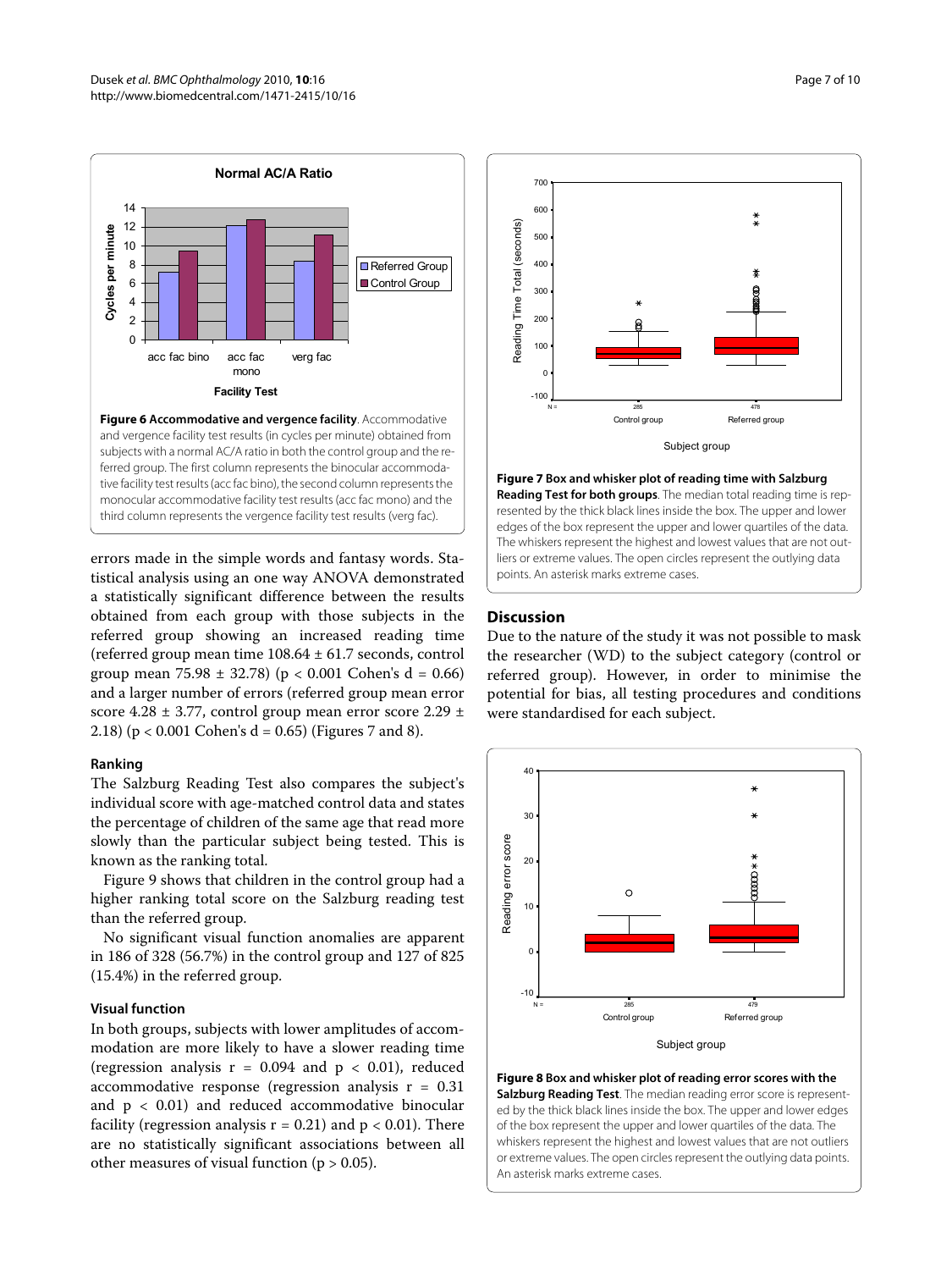<span id="page-7-0"></span>

the thick black lines inside the box. The upper and lower edges of the box represent the upper and lower quartiles of the data. The whiskers represent the highest and lowest values that are not outliers or extreme values. The open circles represent the outlying data points.

Questionnaires have been used widely to investigate visual symptoms in children and appear to be an appropriate tool to determine the presence of asthenopic symptoms [\[28](#page-9-0)-[31\]](#page-9-1). Analysis of the questionnaire results demonstrated that those children referred for an assessment were more likely to complain of fatigue and various asthenopic symptoms, however in addition to highlighting reading difficulties this questionnaire may simply be indicating the presence of optometric anomalies. The authors suggest that further work investigating the presence of visual stress, visual discomfort or Meares-Irlen syndrome is indicated in this particular group of subjects.

Results demonstrated that those subjects in the referred group were statistically more likely to have binocular vision anomalies: exophoria, reduced convergence, lower amplitudes of accommodation and a lower AC/A ratio. The referred group also demonstrated a reduced reading speed compared to controls.

Although, it is well accepted that children with learning difficulties, and in particular those associated with dyslexia, are more likely to have visual problems, there is a group of children whose visual problems may be overlooked because they attend mainstream education and are classified as intellectually and visually 'normal'. There are no obvious signs of any anomalies, visual acuity is relatively good and symptomatically, these children appear to differ little from children with no reading/writing difficulties. Yet a number of symptoms (burning/stinging sensations, asthenopia, eyestrain, blurred vision are near and distance, and diplopia) were significantly more frequently reported in children with reading difficulties compared with controls. It is worth noting that, in a previous study on Swedish school children (between 5.8 and 9.8 years of age), none of whom were referred for reading problems, over a third reported symptoms with near work at the first examination and this increased to over 40% at the second examination [\[9\]](#page-8-7). Notably, children younger that 7.5 years, did not report symptoms. It was not possible to determine whether this was because of a true absence of symptoms or because children younger than this age did not understand the questions.

The importance of binocular vision status on scholastic effort cannot be underestimated. Anomalies of binocular vision, including heterophorias, disorders of vergence and accommodation, if left untreated, can lead to difficulties in reading and writing that will increase with each year in school as educational demands grow. The value of healthy binocular vision extends beyond scholastic effort and achievement. Poor vergence and/or accommodative capacity will impact on sporting performance, balance and coordination and can lead to a depletion in self-confidence. In addition, these anomalies of vision may be compounded by underlying visual perceptuial difficulties such as visual stress (visual discomfort or Meares-Irlen syndrome) [7.8].

In addition to ignoring binocular vision problems, the other potential obstacle to educational and associated development in these children, is that of being misdisagnosed as dyslexics. The subsequent treatments offered would be at best inappropriate and at worst, could lead to further detriment in development.

It should be noted that whilst information on other health issues was not available for these children, the Austrian system requires regular health checks for all school age children and any serious conditions would have resulted in referral to other specialists and these would have been made known to subsequent practitioners. Similarly, although intelligence quotients and other measures of intellectual ability were not measured by the authors, children in mainstream education and those referred from the Institutes, were deemed to have normal or above normal intelligence levels, as reported by the referring educational psychologist.

As it is well accepted that vergence and accommodative problems can be comparatively easily treated, the importance with regard to developmental process and education may be underestimated [[32\]](#page-9-2). Some studies have considered aspects of binocular vision but have not looked at all relevant parameters. A study, from Spain considered only accommodative function of 87 children with reading problems and 32 controls [[10\]](#page-8-23). The findings support those of this study: that reading problems in children who are intelligent enough to be educated in mainstream schools and were not dyslexic, are associated with a reduced amplitude of accommodation. No account,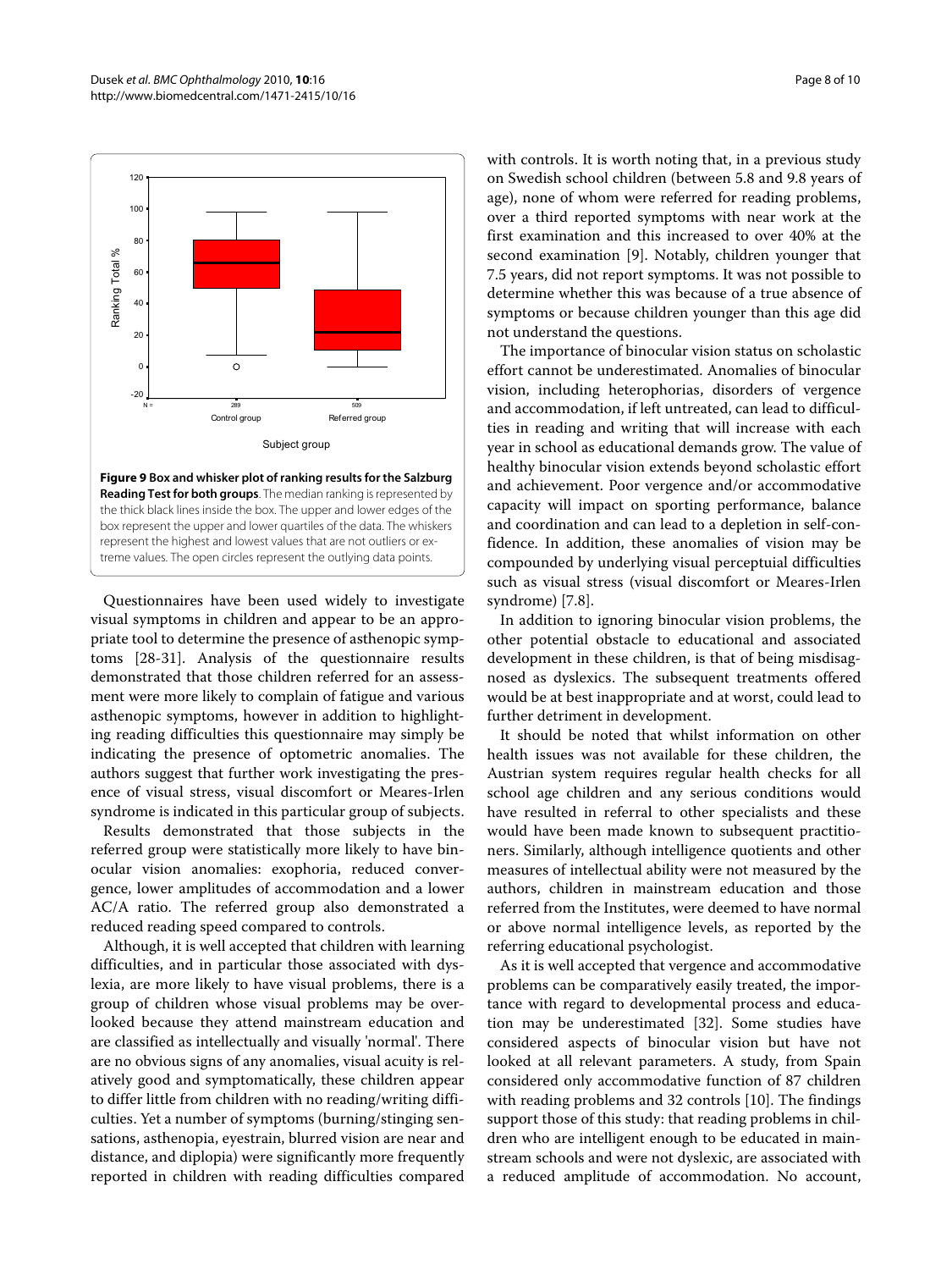however, was taken of other binocular variables. A study on 76 Polish schoolchildren, in the second year of school (average age 8.75 years) also considered only the contribution of accommodative infacility on scholastic and sporting performance [\[11](#page-8-24)]. No correlation between the latter two variables and accommodative capacity was found but it must be noted that this study was not conducted on children with reading difficulties.

An earlier study from Denmark [[12\]](#page-8-8) examined a range of binocular functions (visual acuity, phorias, tropias, fusional amplitudes and stereopsis) in addition to visual acuity and refraction on 41 primary school children with poor reading ability and 200 good readers. No statistically significant difference was found between the two groups. There were no measurements of accommodative amplitude or facility.

# **Conclusions**

There are insufficient studies on the incidence and prevalence of binocular vision problems in school children and how this may equate with educational and other achievements. This study is the first of its kind in Austria. Further studies from other European countries are required in order to assess the demographic extent of the problem in Europe, to monitor changes in time and to evaluate the outcome of treatments. Studies from beyond the European region are also needed. The value of a multi-disciplinary team approach with eyecare practitioners, vision specialists, educationalists and psychologists cannot be underestimated.

# **Additional material**

<span id="page-8-9"></span>**[Additional file 1](http://www.biomedcentral.com/content/supplementary/1471-2415-10-16-S1.DOC) Appendix - Questionnaire**. Ocular history and symptoms questionnaire

#### **Competing interests**

The authors declare that they have no competing interests.

#### **Authors' contributions**

All authors read and approved the final version of the manuscript. WD designed and carried out data collection and analysis. JM participated in the design of the study, data analysis and preparation of the manuscript. BP participated in the design of the study, data analysis and preparation of the manuscript.

#### **Acknowledgements**

The authors would like to acknowledge the parents and children for participating in the study.

#### **Author Details**

Vision Science Research Group, School of Biomedical Sciences, University of Ulster, Coleraine, Co. Londonderry BT52 1SA, UK

#### Received: 11 November 2009 Accepted: 25 May 2010 Published: 25 May 2010

#### **References**

<span id="page-8-0"></span>1. Ethan D, Basch CE: Promoting healthy vision in students: progress and challenges in policy, programs, and research**.** J Sch Health 2008, 78:411-416.

- <span id="page-8-1"></span>2. Goldstand S, Koslowe KC, Parush S: Vision, visual-information processing, and academic performance among seventh-grade schoolchildren: a more significant relationship than we thought? Am J Occup Ther 2005, 59:377-389.
- <span id="page-8-2"></span>3. Cass HD, Sonksen PM, McConachie HR: Developmental setback in severe visual impairment**.** Arch Dis Child 1994, 70:192-196.
- <span id="page-8-3"></span>4. Nandakumar K, Leat SJ: Dyslexia: a review of two theories**.** Clin Exp Optom 2008, 91:333-340.
- <span id="page-8-4"></span>5. Lehmkuhle S, Garzia RP, Turner L, Hash T, Baro JA: A defective visual pathway in children with reading disability**.** N Engl J Med 1993, 328:989-996.
- <span id="page-8-5"></span>6. Shovman MM, Ahissar M: Isolating the impact of visual perception on dyslexics' reading ability**[.](http://www.ncbi.nlm.nih.gov/entrez/query.fcgi?cmd=Retrieve&db=PubMed&dopt=Abstract&list_uids=16828838)** Vision Res 2006, 46:3514-3525.
- 7. Conlon EG, Sanders MA, Wright CM: Relationships between global motion and global form processing, practice, cognitive and visual processing in adults with dyslexia or visual discomfort**.** Neuropsychologia 2009, 47:907-15.
- <span id="page-8-6"></span>8. Kruk R, Sumbler K, Willows D: Visual processing characteristics of children with Meares-Irlen syndrome**.** Ophthalmic Physiol Opt 2008, 28:35-46.
- <span id="page-8-7"></span>9. Sterner B, Gellerstedt M, Sjostrom A: Accommodation and the relationship to subjective symptoms with near work for young school children**.** Ophthal Physiol Opt 2006, 26:148-155.
- <span id="page-8-23"></span>10. Palomo-Alvarez C, Puell MC: Accommodative function in school children with reading difficulties**.** Graefes Arch Clin Exp Ophthalmol 2008, 246:1769-1774.
- <span id="page-8-24"></span>11. Kedzia B, Tondel G, Pieczyrak D, Maples WC: Accommodative facility test results and academic success in Polish second graders**.** Journal of the American Optometric Association 1999, 70:110-116.
- <span id="page-8-8"></span>12. Blika S: Ophthalmological findings in pupils of a primary school with particular reference to reading difficulties**[.](http://www.ncbi.nlm.nih.gov/entrez/query.fcgi?cmd=Retrieve&db=PubMed&dopt=Abstract&list_uids=7170934)** Acta Ophthalmologica 1982, 60:927-934.
- <span id="page-8-10"></span>13. Haase HJ: Binocular testing and distance correction with the Berlin Polatest (trnsl. Baldwin, W.)**.** J Am Optometry Assoc 1962, 34:115-125.
- 14. Bauman HE: Use of the polatest in practice**.** Ophthalmologica 1969, 158:612-621.
- <span id="page-8-11"></span>15. Brautaset RL, Jennings JA: Associated phoria and the measuring and correcting methodology after H.-J. Haase (MKH)**.** Strabismus 2001, 9:165-176.
- <span id="page-8-12"></span>16. Montes-Micó R, Ferrer-Blasco T: Distribution of refractive errors in**.** Spain Doc Ophthalmol 2000, 101:25-33.
- <span id="page-8-13"></span>17. Williams C, Northstone K, Howard M, Harvey I, Harrad RA, Sparrow JM: Prevalence and risk factors for common vision problems in children: data from the ALSPAC study**.** Br J Ophthalmol 2008, 92:959-64.
- <span id="page-8-14"></span>18. Goss DA: Clinical accommodation testing**.** Curr Opin Ophthalmol 1992, 31:78-82.
- 19. Rutstein RP, Fuhr PD, Swiatocha J: Comparing the amplitude of accommodation determined objectively and subjectively**.** Optom Vis Sci 1993, 70:496-500.
- <span id="page-8-15"></span>20. Chen AH, O'Leary DJ, Howell ER: Near visual function in young children. Part I: Near point of convergence. Part II: Amplitude of accommodation. Part III: Near heterophoria**.** Ophthalmic Physiol Opt 2000, 20:185-98.
- <span id="page-8-16"></span>21. Zellers JA, Alpert TL, Rouse MW: A review of the literature and a normative study of accommodative facility**.** J Am Optom Assoc 1984, 55:31-7.
- <span id="page-8-17"></span>22. Locke LC, Somers W: A comparison study of dynamic retinoscopy techniques**[.](http://www.ncbi.nlm.nih.gov/entrez/query.fcgi?cmd=Retrieve&db=PubMed&dopt=Abstract&list_uids=2771345)** Optom Vis Sci 1989, 66:540-544.
- <span id="page-8-18"></span>23. Gallaway M, Scheiman M, Malhotra K: The effectiveness of pencil pushups treatment for convergence insufficiency: a pilot study**.** Optom Vis Sci 2002, 79:265-267.
- <span id="page-8-19"></span>24. Scheiman M, Gallaway M, Frantz KA, Peters RJ, Hatch S, Cuff M, Mitchell GL: Nearpoint of convergence: test procedure, target selection, and normative data**.** Optom Vis Sci 2003, 803:214-225.
- <span id="page-8-20"></span>25. Gall R, Wick B, Bedell H: Vergence facility: establishing clinical utility**.** Optom Vis Sci 1998, 75:731-742.
- <span id="page-8-21"></span>26. Cooper J, Ciuffreda KJ, Kruger PB: Stimulus and response AC/A ratios in intermittent exotropia of the divergence-excess type**.** Br J Ophthalmology 1982, 66:398-404.
- <span id="page-8-22"></span>27. Landerl K, Wimmer H, Moser E: SLRT Salzburger Lese- und Rechtschreibtest**.** Volume 75. Verlag Hans Huber, Hogrefe AG Bern; 2006.